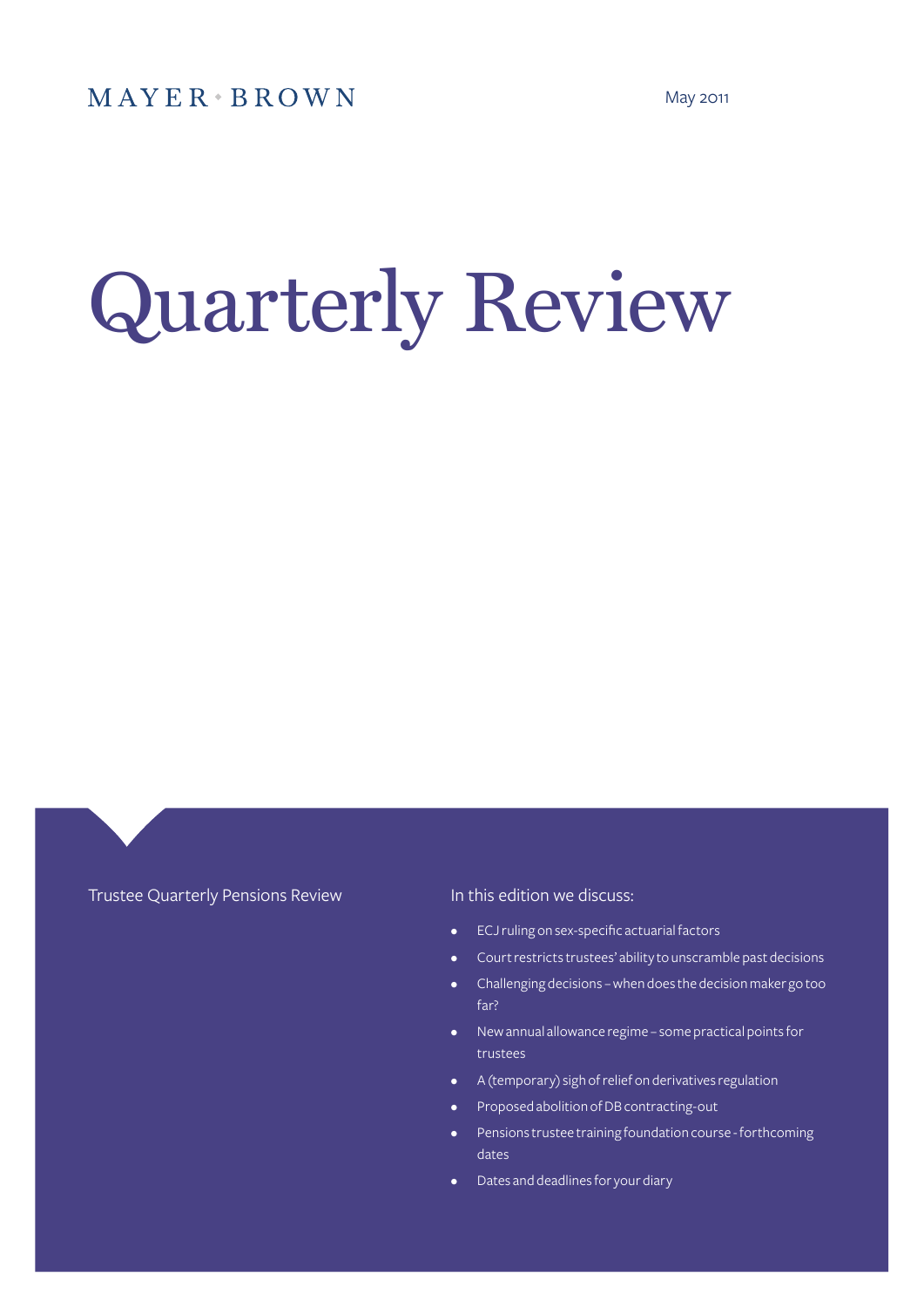## ECJ ruling on sex-specific actuarial factors

The European Court of Justice (ECJ) recently ruled that the use of sex-specific factors by insurers will be prohibited from 21 December 2012. This decision does not prevent UK occupational pension schemes from using sex-specific factors. However, as there is a clear philosophy behind this decision, over time we would expect the law to move towards equality and the use of unisex factors.

UK law allows the use of sex-specific actuarial factors in a number of situations, particularly transfers, commutation and early retirement. The ECJ had previously ruled that pension schemes can use sex-specific factors where the differences reflect differences in the actuarial cost of the benefits. This recent decision does not change the UK law or reverse the ECJ's previous decisions on these points.

However, in reaching this decision the ECJ stressed the need to eliminate inequality between the sexes. We understand that unisex annuity rates are already required in a number of EU states, as well as in the US. The Equal Treatment Directive in the pensions context is to be reviewed by the European Commission by 15 February 2013 and it would seem likely that the issue of unisex rates will be addressed. In addition, the UK Government might before then decide to revisit the current law allowing pension schemes to use sex-specific factors.

Practically, the decision affects the value of annuities members can buy with their money purchase benefits from 21 December 2012 (typically, men will get a smaller pension than before and women a bigger one). Trustees and employers in the process of an enhanced transfer value exercise will need to consider whether to base the exercise on unisex factors and independent financial advisers will need to consider how to build in likely future annuity purchase rates when giving advice.

Where a scheme has bought a bulk annuity, as long as the benefits are unisex there is no need for any action, even if the price paid was based on gender.

In conclusion, no immediate action is required, but trustees may wish to consider what the impact on their scheme would be if in the future sex-specific factors are prohibited.

## **Helen Parrott**

## Court restricts trustees' ability to unscramble past decisions

A Court of Appeal ruling will make it harder for trustees to revisit their own decisions, even in cases where the decisions have had unintended consequences.

Previously trustees could overturn decisions where their use of a discretion resulted in different consequences than intended, if they had failed to take into account relevant considerations or took into account irrelevant considerations (known as the *Hastings-Bass*  rule). This was a "powerful weapon" which trustees could use to unwind decisions which had unforeseen consequences.However, the Court of Appeal has recently held that the *Hastings-Bass* rule has been too widely interpreted. The Court ruled in the cases of *Pitt v Holt* and *Futter v Futter* that the position is actually as follows:

- if trustees exercise a discretion outside their powers, the decision will be void; and
- if trustees exercise a discretion within their powers, the decision is voidable (not void) if they acted in breach of their fiduciary duties. Such a breach could include failing to take into account relevant considerations or taking into account irrelevant considerations, but will not generally include circumstances where trustees acted on appropriate professional advice.

For more detail on the *Pitt v Holt* and *Futter v Futter* cases, please see our legal update which can be found at http://www.mayerbrown.com/publications/article. asp?id=10595&nid=6.

#### **Beth Brown**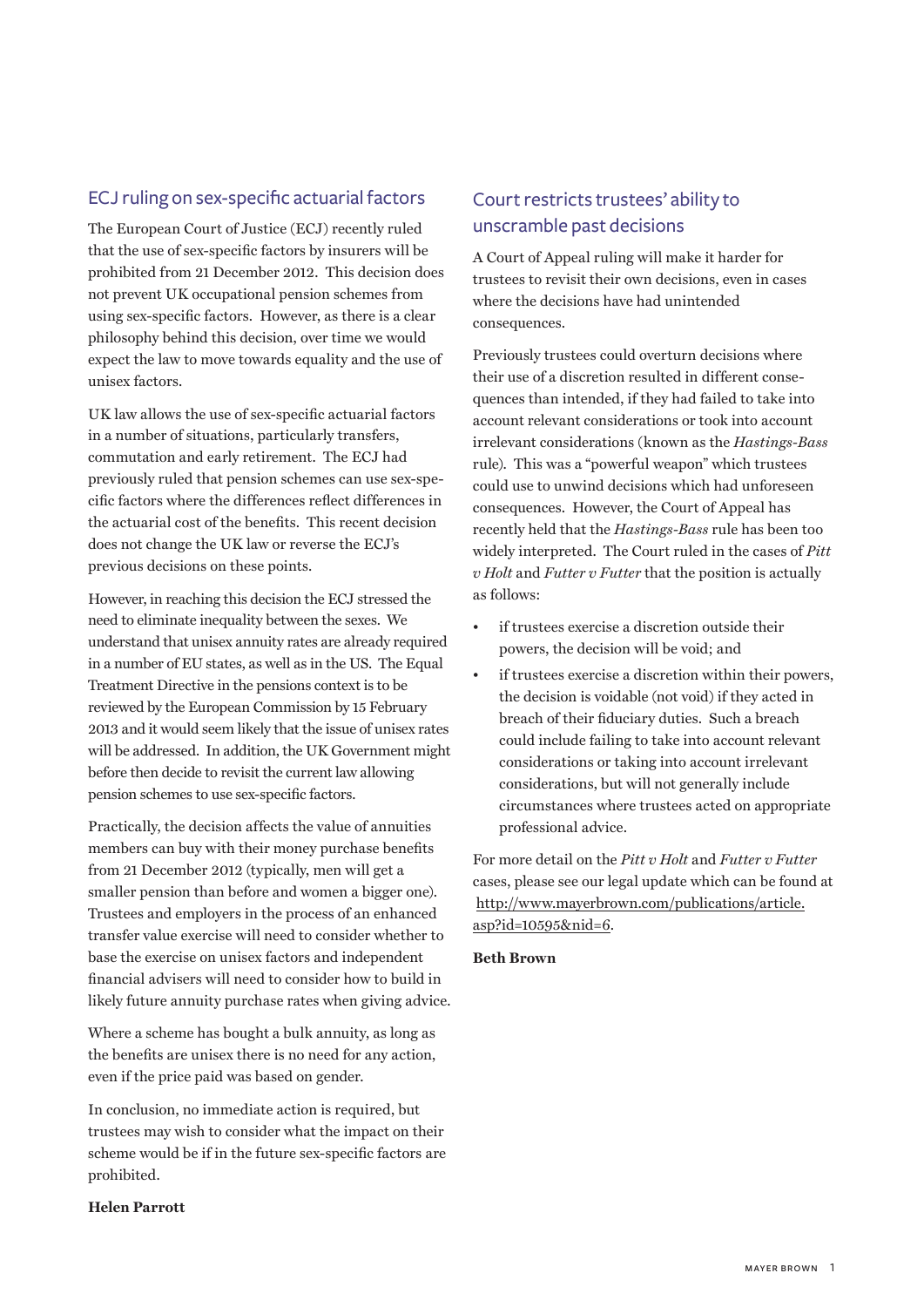## Challenging decisions – when does the decision maker go too far?

In a recent case<sup>1</sup>, the High Court has reviewed an employer's decision to change its policy on discretionary pension increases by applying a cap which it had not applied in the past. Some pensioners argued that this decision breached the employer's duty of good faith, as they had a legitimate expectation that the employer would go on awarding increases in line with the (uncapped) RPI. The court concluded that the employer had acted within its rights, and provided important guidance on employers' duties of good faith.

For a challenge to be successful, members must be able to show that the employer has made a decision which is irrational or perverse; in other words, the employer must have acted in a way in which no reasonable employer would have acted and its conduct destroys or seriously damages the relationship between the employer and members.

The court said that an employer is entitled to take its own interests into account where the scheme rules give it absolute discretion to determine pension increases and that, in those circumstances, the duty of good faith does not require an employer to arrive at a decision which was "substantively fair". Ultimately, this will severely limit the circumstances in which an employer's decision can be considered irrational or perverse and sets the bar high for successful challenges in future.

The court also looked at a construction point on whether the trustees had the power to grant pensions (without increases) for certain members. Counsel for the affected members contended that the trustees had failed, in breach of their fiduciary duty, to acquaint themselves with the scope of their powers.

The court said that the trustees had not breached their duty. The court went on to explain that it was important for trustees to familiarise themselves generally with their powers but that there was no obligation for them to know the full scope of every power given to them by the rules – the extent of their duty would depend on whether they have acted with reasonable care and skill. Therefore trustees do not need to embark on unnecessary investigations to clarify the

scope of their powers where that would not serve any practical purpose.

For more detail on this case, please see our legal update which can be found at http://www.mayerbrown.com/ pensions/article.asp?id=10832&nid=11078.

#### **Nina Choudhury**

## New annual allowance regime – some practical points for trustees

Trustees will be aware that the annual allowance for tax relief on pension savings for individuals reduced from £255,000 to £50,000 from 6 April 2011. The new limit applies to any pension input period (PIP) ending on or after 6 April 2011. There are three practical points which trustees should be aware of associated with this change:

#### (a) **Ill-health retirement**

The current general exemption from the annual allowance test in the year benefits are drawn has been removed. However, the annual allowance will not apply where a member is awarded an early retirement pension and the trustees have received medical advice that the member is unlikely to be able (otherwise than to an insignificant extent) to undertake gainful work (in any capacity) before reaching normal retirement age. (It will also not apply in the year in which a member dies or is diagnosed with terminal ill-health.)

Where trustees cannot obtain that medical advice, any enhancement by way of additional pensionable service would be taken into account under the annual allowance test and the member may be taxed on it. Trustees should consider asking their medical advisers to cover this point as a matter of course in future.

### (b) **"Scheme pays"**

An individual will be able to require trustees to pay the annual allowance charge if the annual allowance charge exceeds £2,000 and the total benefits built up under the scheme exceed £50,000. Members cannot be charged for the administrative costs incurred.

Members who want to have the scheme pay the charge must opt to do so by 31 July in the year after the end of the tax year (except that for 2011-12 tax bills, members will be able to make such elections until 31 December

<sup>1</sup> Prudential Staff Pensions Limited v The Prudential Assurance Company Limited & Ors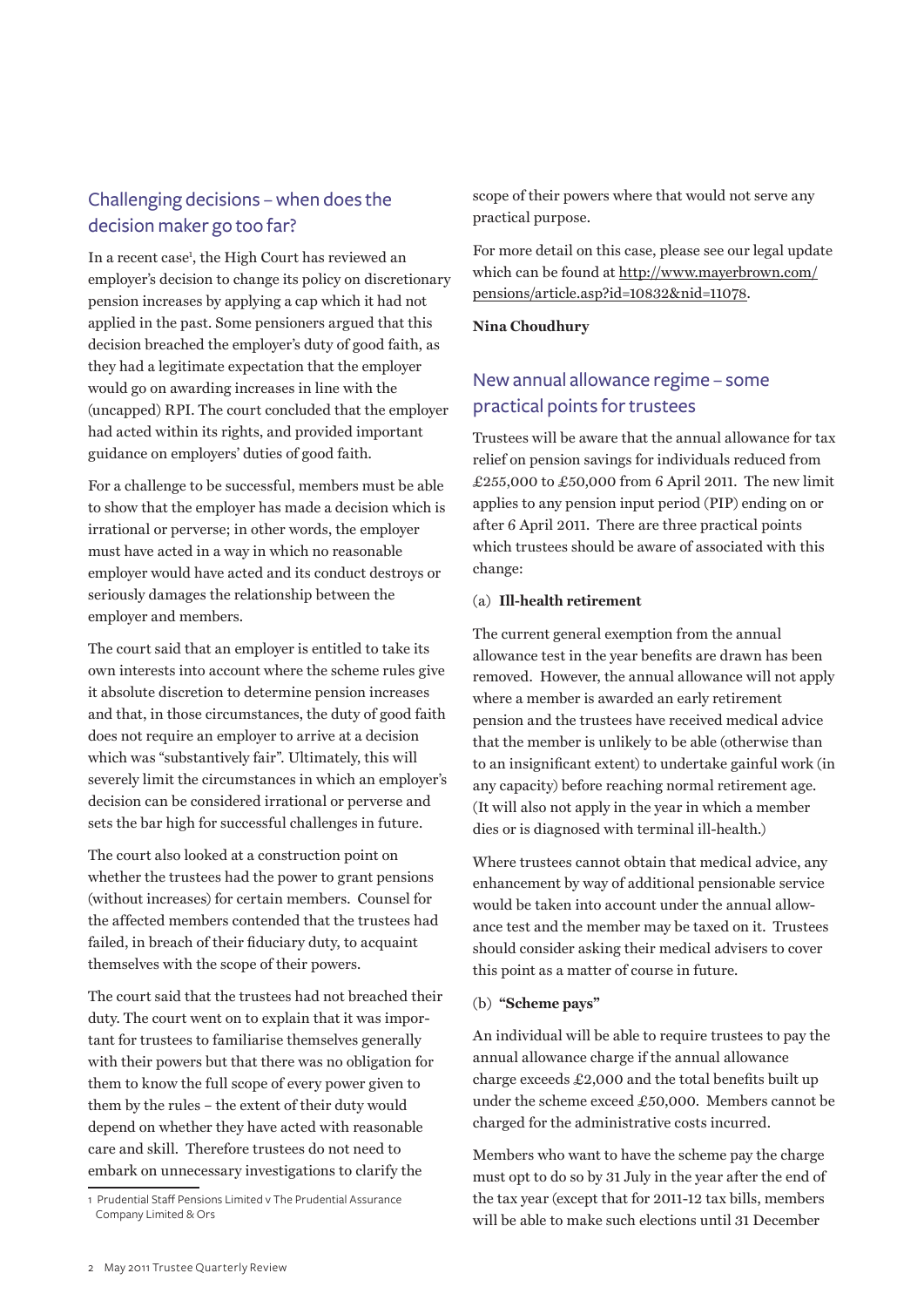2013). If members wish to make an election in the year that they retire, they need to do so before they start taking their benefits.

The draft legislation doesn't set out any particular approach to be taken to adjusting members benefits if trustees have to pay the charge. It just says that any adjustments must be "*just and reasonable having regard to normal actuarial practice*". Trustees will need to consider, with actuarial advice, whether only the member's own pension will be adjusted and also how benefits will be adjusted. Rule amendments are not required. Although they won't be paying any tax until 2013, members will probably want to understand the approach to be taken well before then.

#### (c) **Pension input periods**

The rules about PIPs - the period over which a member's pension saving under a particular pension arrangement is measured for annual allowance purposes - are changing.

The Finance Bill:

- Provides for a default PIP end date (for new schemes or new members) of 5 April (so aligning it with the tax year); and
- Allows schemes (or members if a defined contribution arrangement) to nominate a different PIP end date but only for future tax years (not retrospectively).

For pension arrangements which are already in existence, if a PIP end date has already been nominated, then that will not change. If a PIP end date has not been nominated then the original default rules will still apply although a new PIP end date may be nominated for future tax years.

The original rules about PIPs, in the Finance Act 2004, provided for a default PIP end date which was the anniversary of either:

- For defined benefit arrangements, the date the member's benefits first started to accrue after 5 April 2006 (which for schemes in existence on that date effectively means 6 April 2006, with a PIP end date of 6 April 2007 and each 7 April afterwards); or
- For defined contribution arrangements, the first date contributions are made after 5 April 2006.

A different PIP end date could be nominated by the scheme (if a defined benefit arrangement) or by either the scheme or member (if a defined contribution arrangement), but only if it ended earlier in the same tax year as the PIP would have ended anyway. For a scheme with a default 6 April PIP, it therefore appeared impossible to change.

However, a PIP end date could be nominated retrospectively so that schemes could align members' PIPs with, for example, their scheme year or the tax year. Many schemes have nominated a PIP end date for all the tax years going back to 2006-7. Under the Finance Bill, schemes will lose the ability to nominate a PIP retrospectively, but HMRC has said that it is happy for retrospective nominations to be made until the Finance Bill becomes law (expected to be July 2011).

#### **Ian Wright**

## A (temporary) sigh of relief on derivatives regulation

Proposed new European rules may make it harder and more expensive for pension schemes to invest in derivatives which they want to use to reduce risk – but there may be some relief.

De-risking and liability-driven investing represent the main trend in pension fund investment in recent years. In liability-driven investing, pension funds use swaps to hedge interest rate and inflation risk and increasingly longevity risk. (Swaps are derivatives arranged directly with investment banks by managers. Because of this, they are known as "over-the-counter" (OTC).)

The global financial crisis and the collapse of Lehmans highlighted problems in how the OTC market manages the risk of counterparty default – that is the other party to the swap contract not being able to keep its side of the contract. This was compounded because the market lacked transparency so regulators and the investment banks did not have enough information on the exposures of particular investment banks and the investment banks became wary of dealing with each other.

This led to the European Commission's European Market Infrastructure Regulation (EMIR) proposal, which was originally published in September 2010.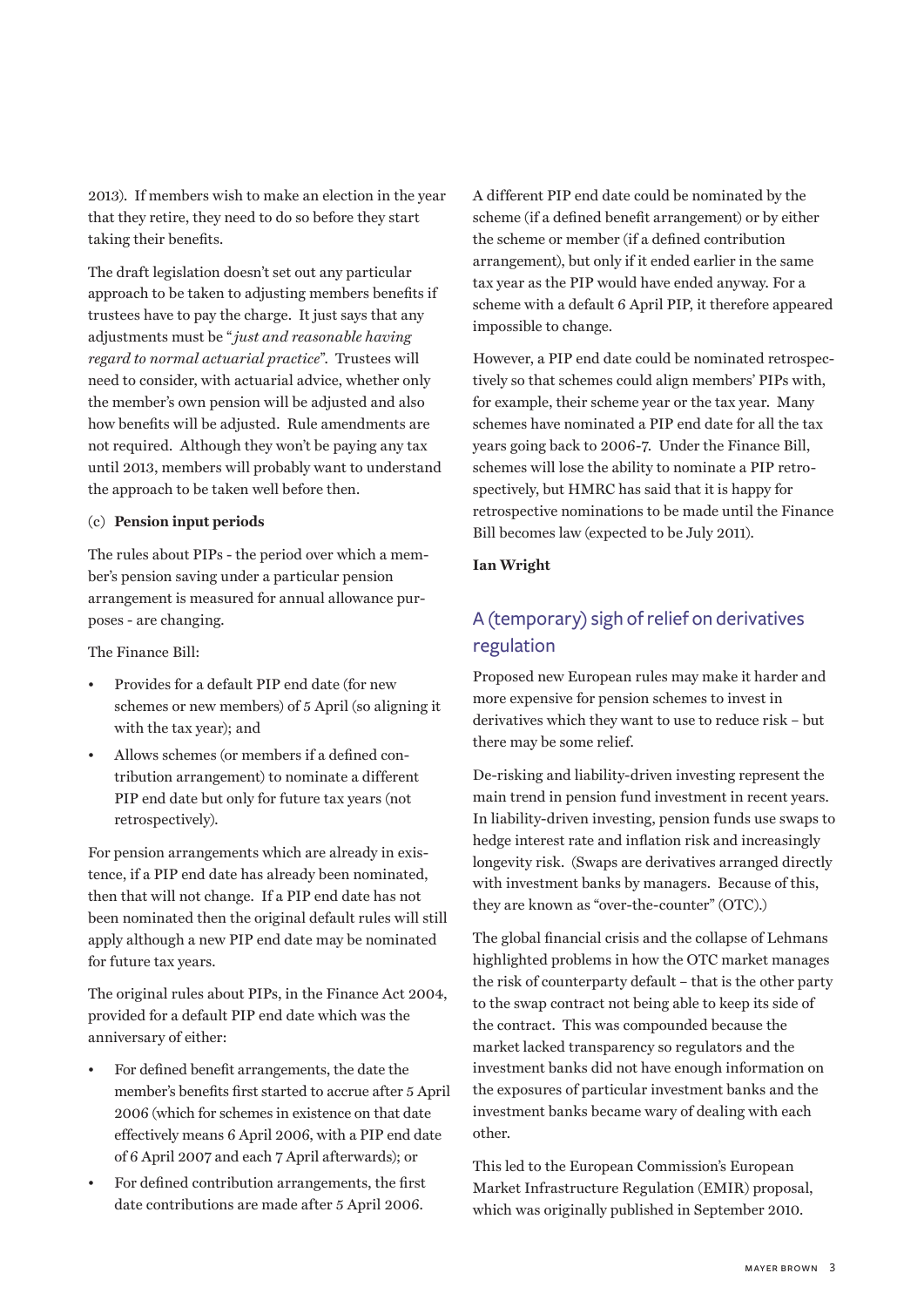EMIR is expected to come into force by the end of 2012 (although this may suffer slippage). It will require standardised OTC derivatives entered into between "financial counterparties" to be centrally cleared. In practice, a central counterparty would act as buyer to every seller and seller to every buyer. The problem for pension schemes is that they would be included within the definition of "financial counterparties" - alongside investment banks, hedge funds and other financial institutions. Other participants – for example, companies hedging a particular commercial risk – are "non-financial counterparties". These are end-users of derivatives.

The intention of EMIR is to reduce risks and protect end-users. Pension funds are end-users and use derivatives to reduce risk – as they are required to under the IORPS Directive and the Investment Regulations. So it might seem more logical to treat them as "non-financial counterparties".

For centrally cleared OTC derivatives, financial counterparties will need to transfer cash or bonds to the central counterparty when they enter into a swap (called "posting initial margin") and make cash payments (known as "posting collateral") on an ongoing basis, depending on price movements. Currently pension funds rarely need to post initial margin and make ongoing collateral payments in gilts or cash. Pension funds would need to source cash, which would increase costs. Bespoke swaps (including those beyond ten years) will not be centrally cleared but risk management techniques including making collateral payments will be required.

A compromise proposal on EMIR was published the EU Council of Ministers at the end of April and it is expected that the final text will be published in July. For pension funds the good news is a three-year exemption from central clearing requirements for derivatives "objectively measureable as reducing risks directly related to the financial solvency of pension schemes", pending a review. It will be important for the industry to use the review to press the case for continuing exemption – with pension funds being reclassified as non-financial institutions so that this temporary sigh of relief becomes a permanent one.

#### **Philip Stark**

#### Proposed abolition of DB contracting-out

As part of the simplification of the state pension system, the State Second Pension may be abolished. The Budget Report delivered on 23 March 2011 includes a proposal to abolish contracting-out for defined benefit (DB) schemes.

The Government's intention is to reform the state pension for future pensioners so that it provides a simple, contributory, flat-rate support above the level of the means-tested Guarantee Credit. It intends to do this by removing the contracted-out rebate for occupational pension schemes, thereby creating a single-tier state pension system.

This will clearly have huge implications for DB schemes (not least because National Insurance Contributions paid by members of DB schemes and their employers would increase under the proposals) and the Government has advised that it will investigate the potential impact on employees and schemes in the public and private sector. The Government has also said that it would honour contributions made under the current system.

#### **Rozet Shah**

## Pensions trustee training foundation course – forthcoming dates

Becoming a trustee can be an exciting yet daunting experience, especially because the Pensions Regulator expects newly appointed trustees to get up to speed with the law relating to pensions and the regulatory framework in just 6 months!

Our foundation course aims to take trustees through the pensions landscape and the key legal principles relating to defined benefit funding and investment matters in a practical and interactive way. Forthcoming dates are:

#### *Friday 24 June 2011*

*Thursday 15 September 2011*

#### *Thursday 1 December 2011*

If you or any of your colleagues would like to join us at our London offices for one of these events, please do get in touch with your usual Mayer Brown contact.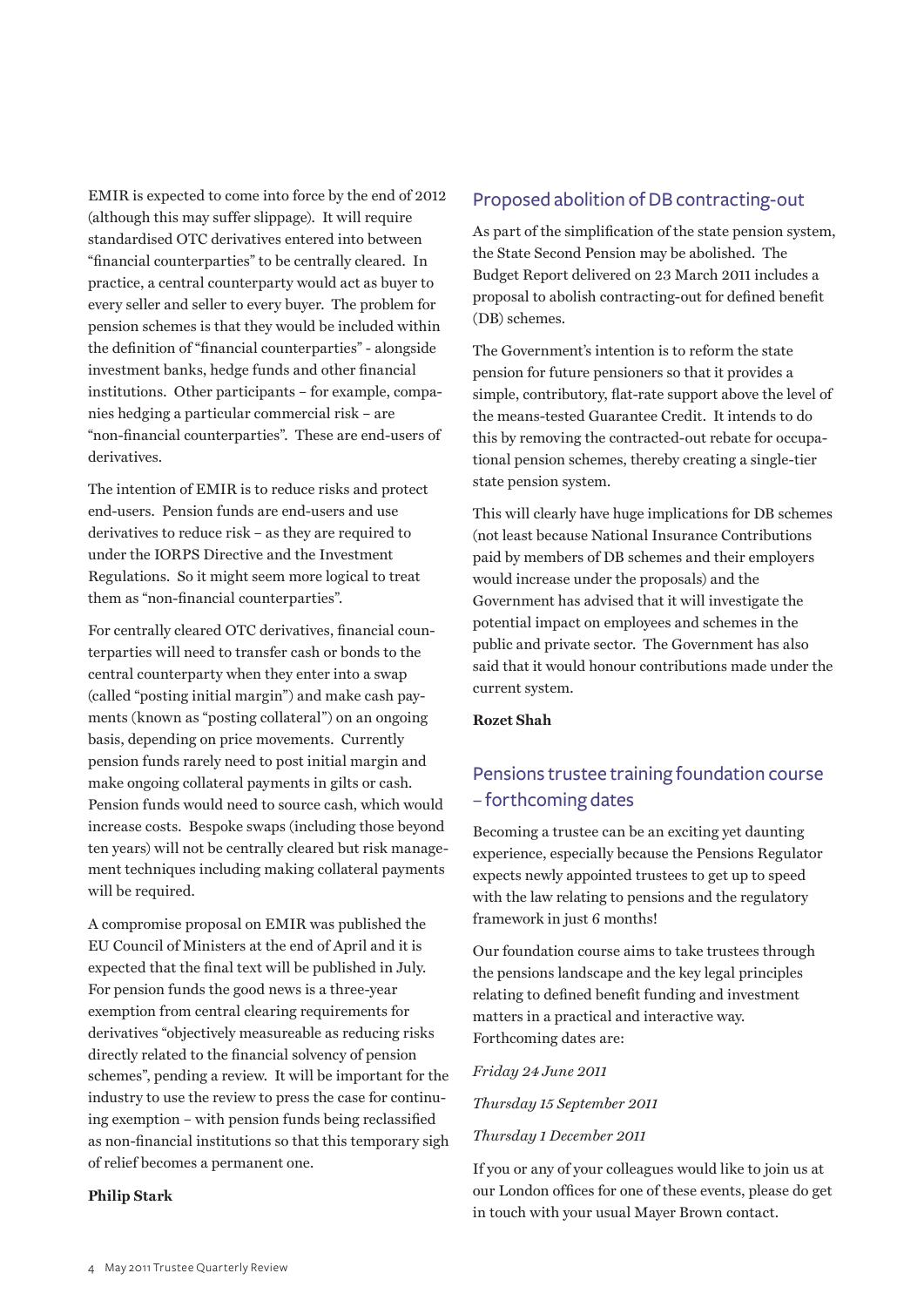## Dates and deadlines for your diary



Key: Important dates to note

For information